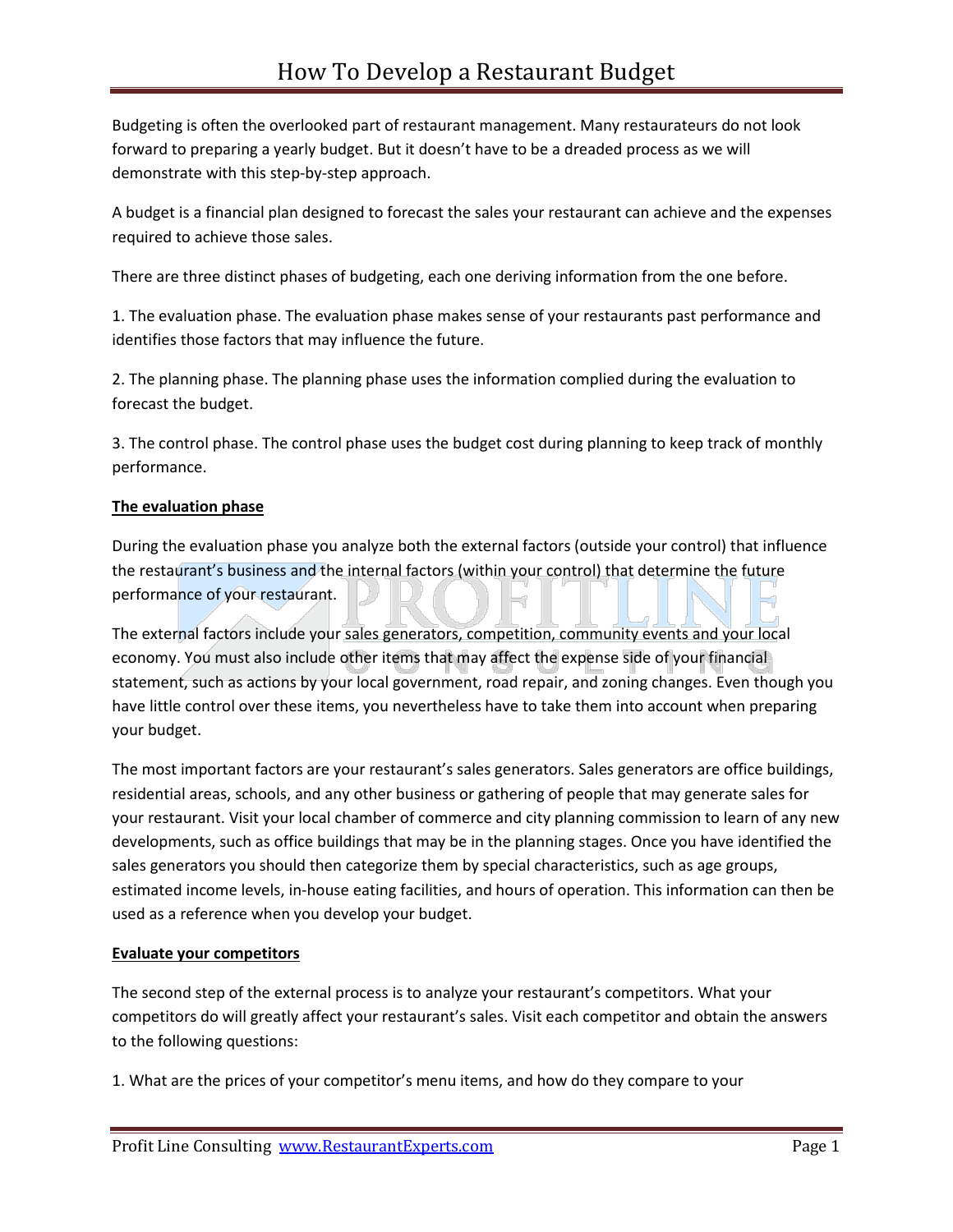restaurant? If you competitors are charging higher prices for similar items, you may be able to increase your prices and increase your revenues. This, of course, may also cause your guest counts to decrease.

2. What portion sizes are being served? Based on these observations you can determine whether your portion sizes are appropriate. You may discover that your portion sizes are lager than your competitors. You may choose to cut back on your portion size as a marketing advantage.

3. What types of marketing strategies are competitive restaurants undertaking? You should regularly read newspapers and monitor other media, such as radio, to gain insight into your competitors' marketing strategies and determine if your own marketing budget is adequate.

4. What is unique about your competitors' restaurants? Trying to ascertain what people patronize as a particular is difficult. However, you must make an attempt to discover what makes your competitors unique. Is it the magnetism of the owner, the décor, ambiance, or menu items? You can use your findings to evaluate which of your strengths could be incorporated into your restaurant.

The third step in the external evaluation process in to analyze local community events. It is imperative that you be aware of all major events. Community events include activities such as local church bazaars, festivals, carnivals, and concerts.

# **Evaluating the economic conditions**

The forth step of the external evaluation process is to analyze economic conditions outside of your restaurant. You must look at the stability of suppliers, utility companies, the local government, and other such entities to determine if any changes in their financial performance will affect your business. Some questions to ask are:

1. How is the company progressing? Are the economic conditions expected to get better or worse? How will the changes affect my restaurant?

2. Will the local utility companies be increasing rates? Rate increases will affect your restaurants profitability.

3. What is the financial stability of my suppliers? Are any of them threatening to go out of business, thus forcing me to purchase from more expensive suppliers?

4. Are any major increases in foods or other costs anticipated that may greatly affect my restaurant's sales?

### **Analyzing internal financial data**

Once all the external factors have been compiled and analyzed, the next step is to analyze your financial data. The data that should be analyzed includes:

1.Profit and loss statements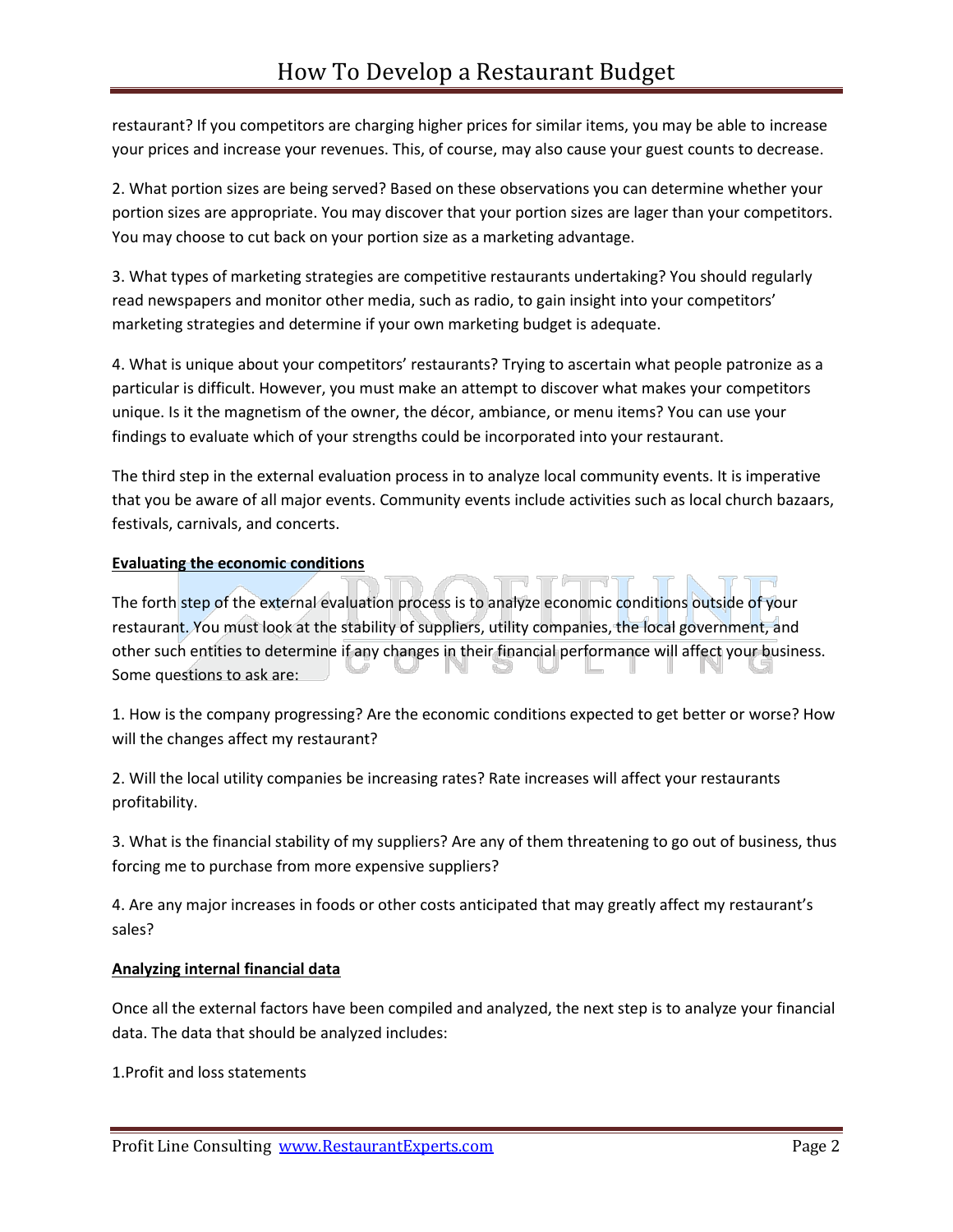- 2. Employee schedules
- 3. Check average
- 4. Guest counts

The picture of a restaurant's financial health is usually the profit and loss statement. If, available, you should use at least three statements from previous years for this step. Each line on the statement must be analyzed.

One of the better methods of analysis is called 'Trend Analysis'. 'Trend Analysis' involves taking percentage and dollar changes from year to year.

For example, between years one and two, a restaurant's sales may have increased \$700,000 to \$800,000. The increase is \$100,000 and amounts to a 14.30 percent increase (\$100,000 divided by the base of \$700,000 times 100). If food cost increased from 35 percent to 38 percent, the cost has increased by 8.60 percent (three percentage points difference, divided by the 35 percent base times 100). Similarly, the trends of all other line items are calculated.

The second source of internal factors that should be evaluated is employee schedules. One typical schedule for each month should suffice. The schedules should include schedule hours, wage rates, and actual hours worked with actual wages paid. The schedules combined with other information, such as anticipated wage increases or additions to staff, to forecast the labor for the year.

The third source of internal information for the evaluation phase analysis is average check size and guest counts. Both of these statistics should be maintained for each meal period on a daily basis.

A trend analysis follows, reflecting percentage and dollar changes. The trends are then judged as either favorable or unfavorable. The results of the analysis become the basis for projections in the planning phase.

Once the evaluation phase is complete, most of your work is done. The next step is to take all the information and the analysis of the evaluation phase to cast the budget so you will have the following:

- 1. Anticipated sales and expenses for the year and for each month of the year.
- 2. The achievable level point.
- 3. An indication of when during the year cash shortages or cash excesses may occur.
- 4. A road map that functions as a control upon the financial performances of the operation.

### **Projecting sales figures…**

The first step in the planning phase is the projection of sales. You should use the analysis projection of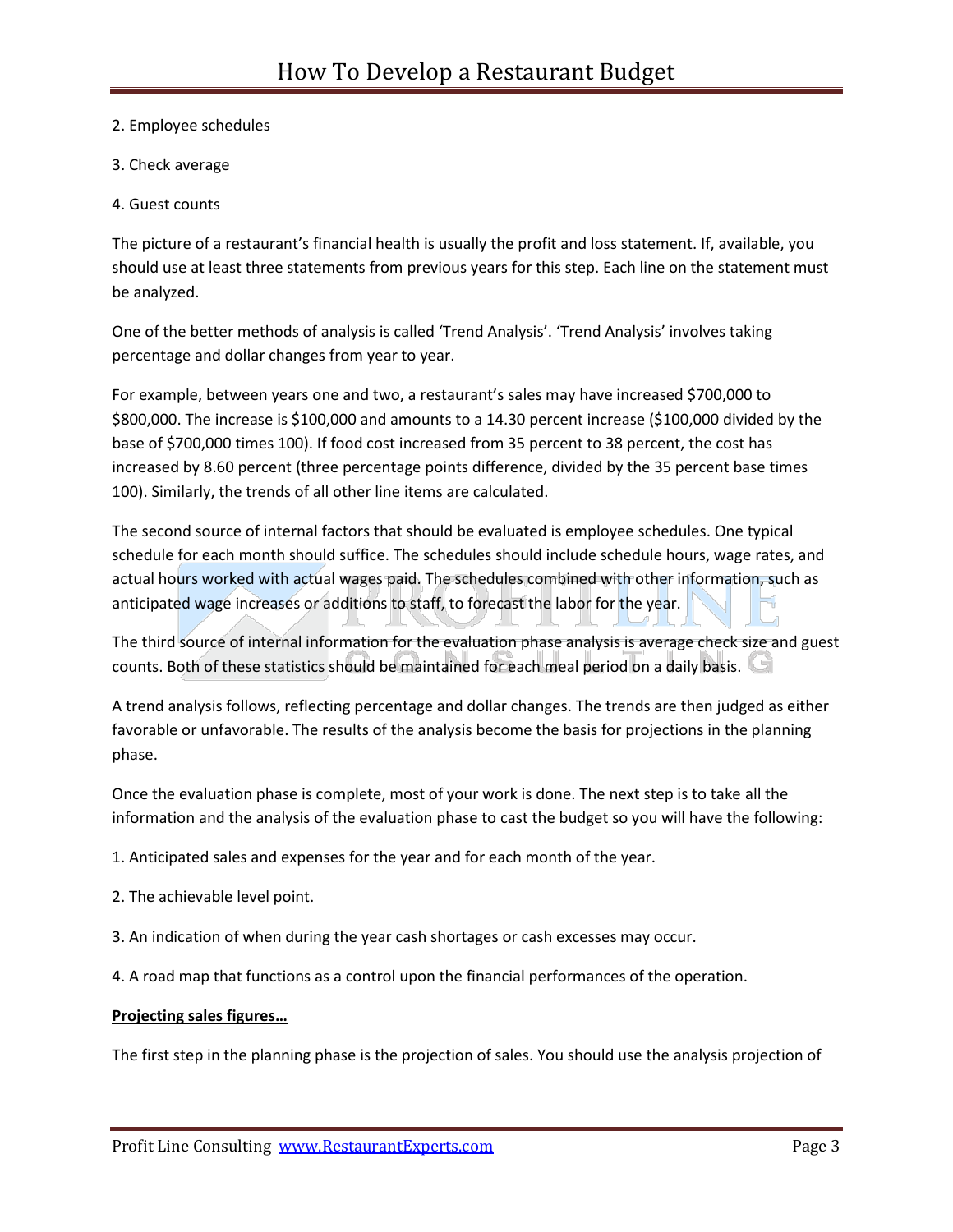sales. You should use the analysis of the external and internal factors in the evaluation process to arrive at projected sales figures. The projections should be made for each typical day of the week during each month of the year. For example, if January of the budget year has five Mondays, the number five is multiplied by the projected guest counts to obtain sales figures for all Mondays in the month of January. The process is repeated for each day of the week and each month. The figures for the 12 months are added to obtain the year's forecast.

Both food and beverage sales may be forecast using the same methods. However, cover counts for beverage sales are often not available. In that case, the beverage sales can be projected by using a historical ratio food sales to beverage sales. The forecast may be adjusted to reflect information that was analyzed in the evaluation phase. Other sales, such as banquet sales, can also be projected using similar techniques.

The second step in the planning phase is the forecasting of the cost of goods sold. The cost of goods sold is the cost of food items and the cost of beverages. Again, the information analyzed in the evaluation phase forms the basis for the future predictions. If the food cost percentage has been increasing, you can forecast an increase at the same percentage. If, however, you plan to reduce portion sizes or use less expensive ingredients, you can forecast a decrease in the cost.

## **Forecasting the payroll…**

The third step in the planning phase is to forecast the payroll. Based on the new sales projections, staff levels may have to be changed and wages and salaries may have to be adjusted as well. After accounting for these changes, you should forecast payroll cost for a typical week during each month and multiply that week's cost by the number of weeks in the month to obtain a monthly cost. Employee benefits and payroll taxes are added on as a percentage of total sales based on historical analysis and any projected increases.

The forth step in the planning phase is to forecast controllable expenses. Controllable expenses consist of direct operating expenses, music, and entertainment, advertising and promotion, utilities, administrative and general expenses, and repairs and maintenances. A description of each expense can be found in The Uniform System of Accounts for Restaurants available through the National Restaurant Association. As before, base your projections on the previous year's analysis and any other facts discovered during the evaluation phase.

The controllable expenses are not normally projected as a percentage of total sales, except for music and entertainment and advertising and sales promotion expenses, which may be forecast as dollar amounts base on your plans and current practices. For example, if you plan to hire a piano player, be sure to reflect this added expense under music and entertainment.

The fifth step of the planning phase is to forecast non-controllable expenses of occupation costs, such and rent, property taxes, insurance and other taxes including income tax. These items can be projected as an exact dollar amount since they will not vary with sales.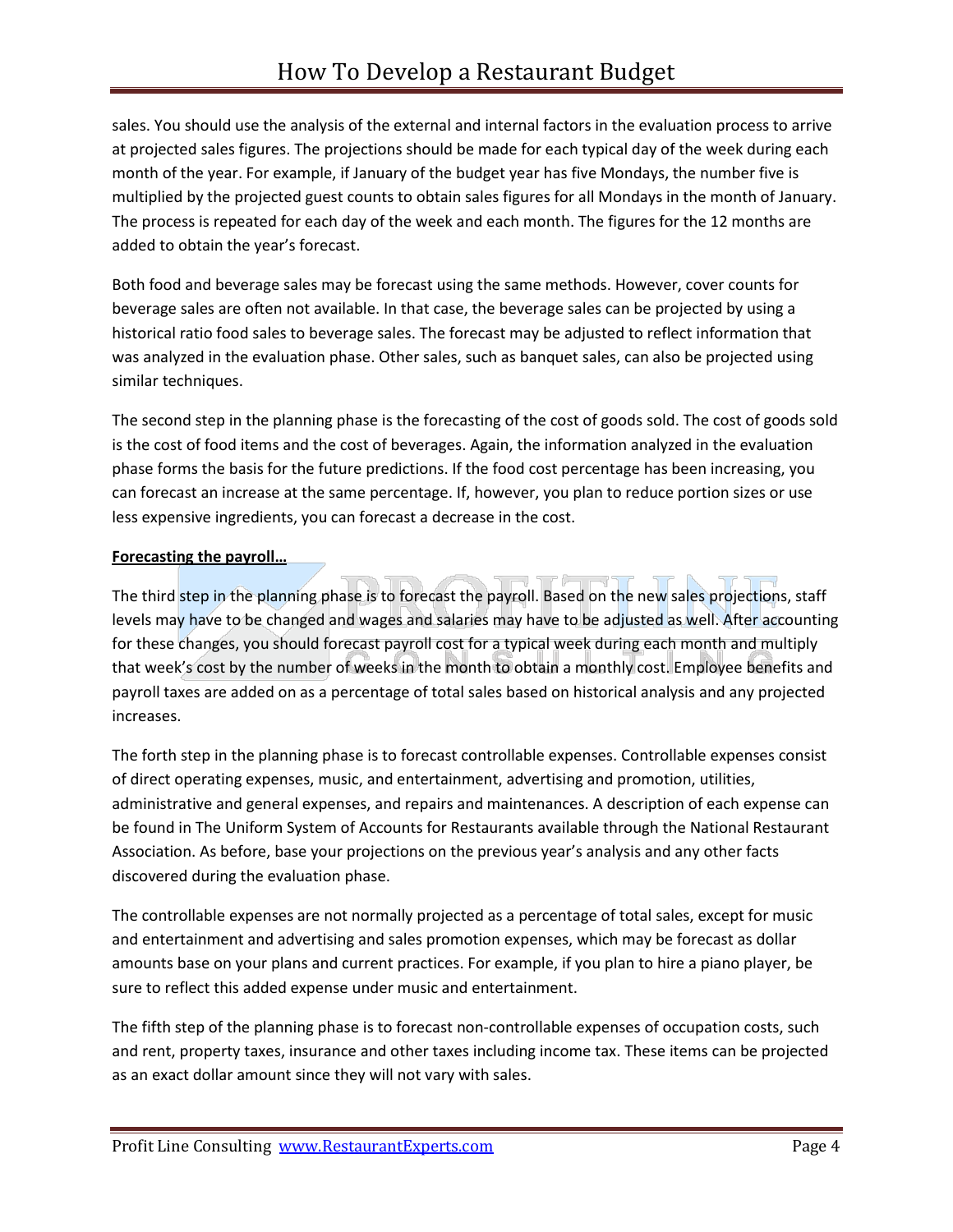The result of the fifth planning step will be profit before deprecation. Subtract depreciation from this amount to come up with profit before income tax. Lastly, forecast your income taxes based upon your tax liability.

# **The final step…**

The final step is to transfer all sales and expense figures onto a budget worksheet. A budget worksheet should always have columns for both budget, actual figures, and variances to allow for companions during the control phase.

Subtract all expenses from sales to calculate the forecast profit. It the projected profit does not agree with your goals for next years, you must decide what needs to be done to arrive at a more desirable profit.

Changes made in the budget have to be fully considered. For example, if you decrease your advertising and promotion budget, you should consider the decrease in sales that may follow.

# **The control phase**

Once the budget has been cast, it becomes a tool for control. During the control phase, you should compare actual results with budgeted amounts, calculate the variances and act upon any significant unfavorable variances.

Each month, both a dollar variance and a percentage variance should be calculated for each budgeted amount.

After calculating the variances, you should decide whether the variance is significant and worthy of further investigation, you could set a standard. For example, a 10 percent variance, above which all variances would be investigated or you could set a dollar amount.

If you discover a definite cause of the variance during the investigation, you can plan for methods to correct the problem. For example, if dessert sales have been suffering you can initiate a server incentive plan to increase sales.

A final comment on the control phase: The restaurant business is a dynamic one and is affected by many factors. Any of the external factors could differ from what you initially perceived during the evaluation phase.

For instance, if the expected new office building does not open on schedule, a forecast based on its opening would be inaccurate. As the year progresses, you must adjust the budget to reflect the changes occurring.

Never view the budget as static and unchanging.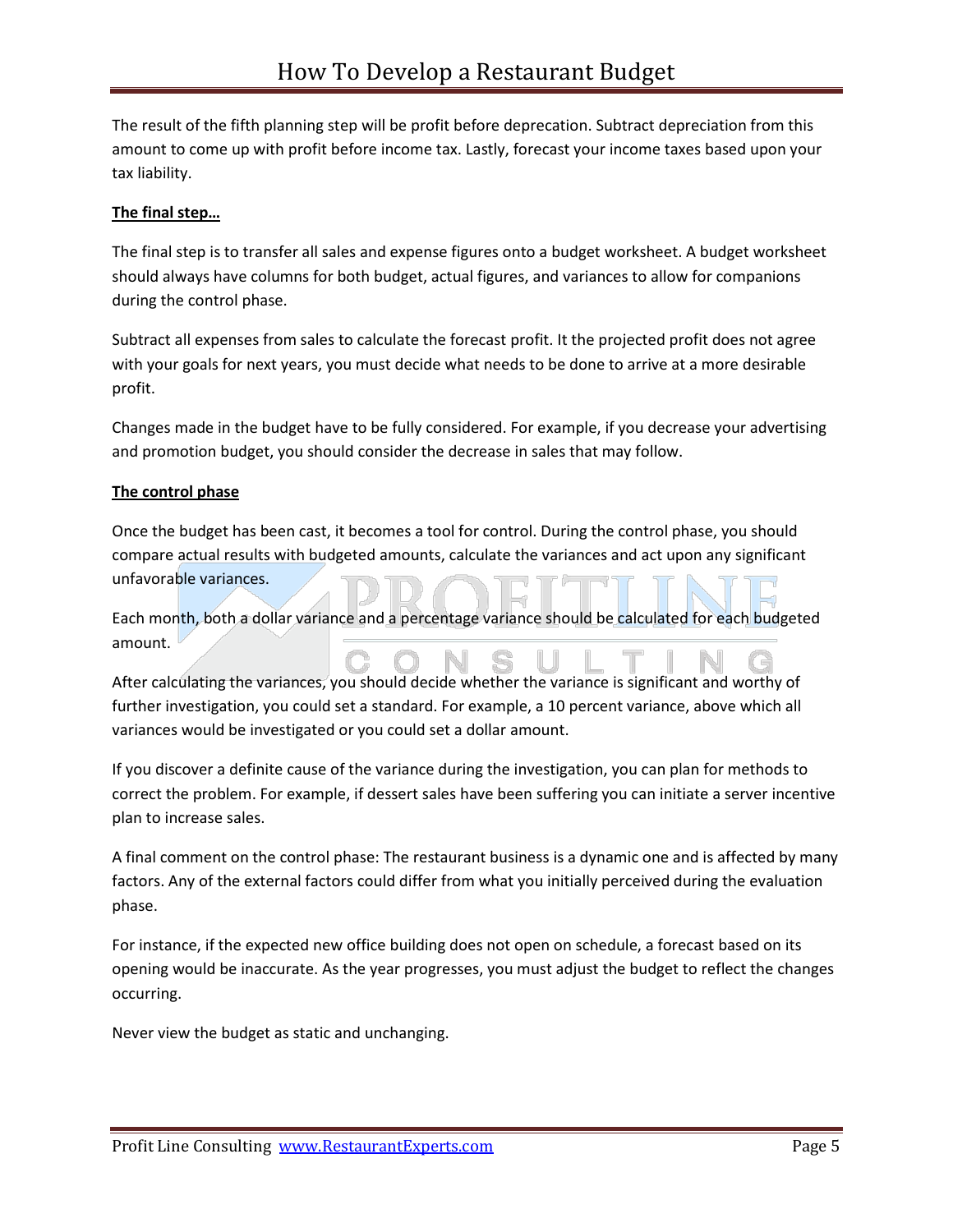I have attempted to detail a simplified approach to restaurant budgeting. All of the steps may not be applicable or necessary for your operation. However, a diligent attempt at the process will produce benefits that include:

- 1. Discovering where your sales originate and what can be done to develop them.
- 2. Evaluating the competition
- 3. Developing more complete and more accurate financial records.
- 4. Defining sales, expenses and profit goals by which to manage your restaurant.
- 5. Uncovering variances from the budget so you can act upon them promptly and prudently and,

6. Creating a peace of mind that results from knowing how your restaurant is performing on a monthly basis.

DFITLINE

The step-by-step budgeting recipe

Step one

- The Evaluation Phase
- 1. Evaluate the sales generators.
- 2. Evaluate the competition.
- 3. Evaluate community activities.
- 4. Evaluate other economic factors.
- 5. Evaluate the restaurant's internal financial data.

Step two

- The Planning Phase
- 1. Plan the sales
- 2. Plan food cost and beverage cost
- 3. Plan payroll cost
- 4. Plan controllable expenses
- 5. Plan other expenses
- 6. Plan the profit level